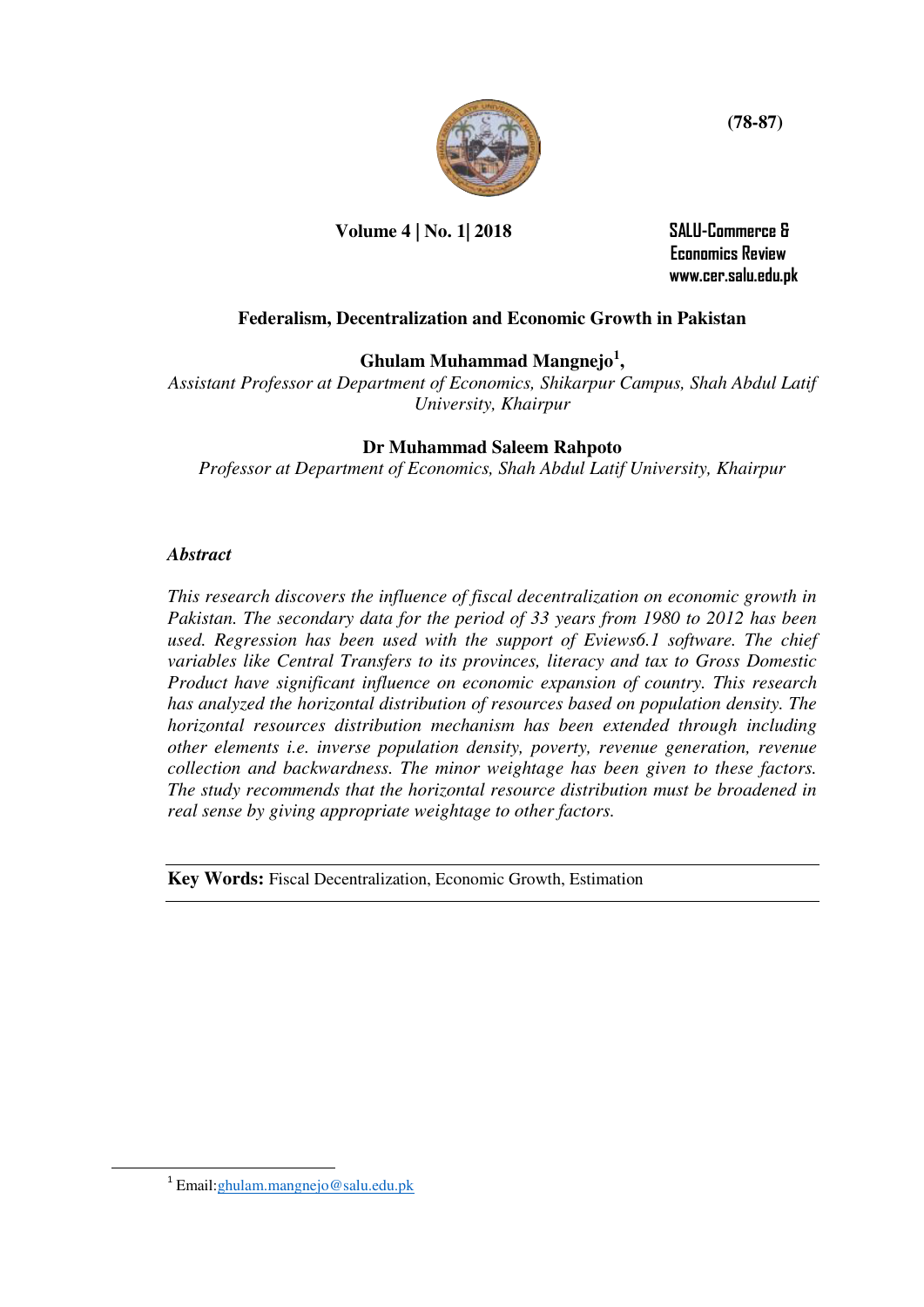### **1. Background**

Fiscal decentralization and its influence on economic development has turned into an interesting subject until today since studies regarding fiscal decentralization are not only considered from the economic viewpoint, but also another perspective such as politics, graphic, and other subjects. Decentralization, or decentralizing governance, refers to the restructuring or reorganization of authority so that there is a system of coresponsibility between institutions of governance at the central, regional and local levels according to the principle of subsidiary, thus increasing the overall quality and effectiveness of the system of governance, while increasing the authority and capacities of sub-national levels. Decentralization could also be expected to contribute to key elements of good governance, such as increasing people's opportunities for participation in economic, social and political decisions; assisting in developing people's capacities; and enhancing government responsiveness, transparency and accountability (UN & UNDP). The reason to conduct this study about fiscal decentralization and its impact on economic growth is that sometimes the findings do not give the same conclusions among the researchers about the effect above topic. It has been usually supposed that Fiscal decentralization has inspiring influence on economic growth and stability because that supports in healthier and fitting execution of public policies. In decentralized system, the governments are in great position to identify about the essential necessities and difficulties of masses. They have no any problem in gathering the valuable facts and figure for mapping out any results oriented strategies for poor and backward areas of country. "The decentralization theorem upholds that if there are various preferences for public goods amongst dominions of similar endowment of these products by central government will generally achieve a lower level of efficiency than one that can be attained by a decentralized provision that allows for differences across jurisdictions, Oates, 1972". Fiscal devolution cab be handy in shaping out suitable policies, strategies and can get rid of needless activities of the state. This further elaborated by Bird and Smart, (2002) they discussed that the services to be effectively provided, the receiving transfers need a clear mandate, ample resources and abundant flexibility. Rondinelli (1981) further discussed Fiscal decentralization is a progression by which the tasks and resources from state to provinces are delegated. Therefore, in decentralization, federal administration authorizes the provincial administrations in the way that would certainly assistance in healthier use of funds, enhance the quality of life of the masses and meanwhile divide the responsibilities, Gordin, (2004).

However, from the monetary aspect, decentralization might consequence danger if that has been inadequately designed so that units of federation are able to externalize their costs to others Rodden et al, (2002). Our country is centralized state with central commended tax collection system. The central authority accumulates the majority of income and after that reallocates the income between the central and its units to balance together the horizontal and vertical differences. The financial resources allocation scheme in Pakistan is fortified with a rule and an independent organization, the National Finance Commission, subsequent to every five years, to make sure the fair and careful resources division.

In Pakistan at various occasions and time to time different issues perturbed the method and existing economic resources sharing and that could not prove productive. Deadlocks were practiced time to time and therefore National Finance Commission and horizontal resource sharing breaches. Further, this study intends to discover the strong points and fragilities of the present financial source allocation structure in the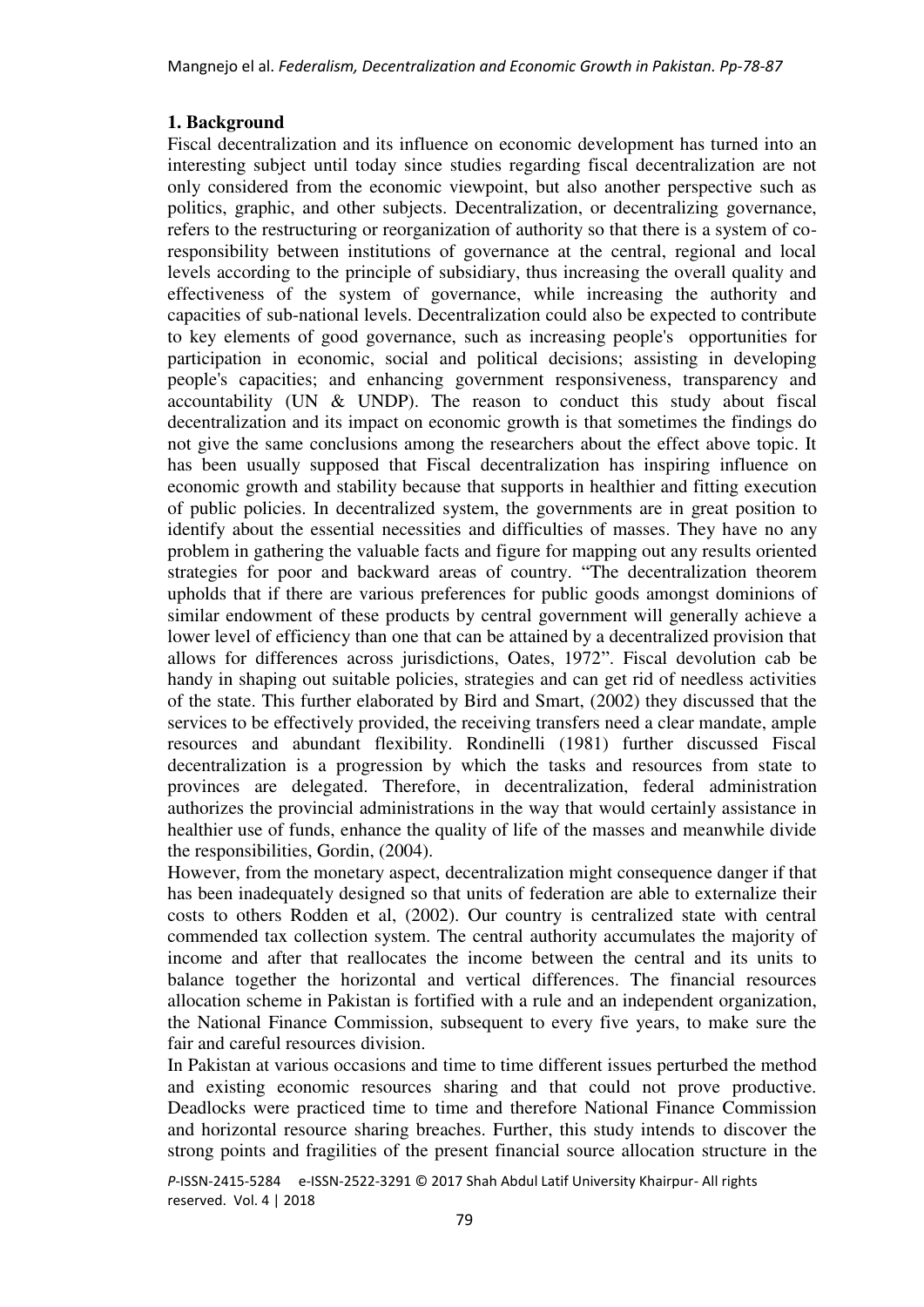country, in the course of the compilation of its past trends. The accurate and suitable information about the existing resource sharing is supposed to consequence in improved strategy construction and therefore might eventually assist the nation to grab the progression track better and quick. It is therefore very essential to check out the impact of present resources sharing on economic expansion of the nation. Consequently, this research assists in pinpointing the scale of monetary sovereignty of the provincial governments and increases its long run outcomes.

### **2. Literature review**

Justin Yifu Lin and Zhiziang Liu (2000) worked on the fiscal devolution and its impact on economic progress in Republic of China. The researchers used the panel data from twenty-eight of the thirty federating units, including three municipalities Beijing, Shanghai and Tianjin for the period of 1970-93. They used "production function" centred estimation framework, which has been broadly utilized during .many pragmatic literature on economic progress by a number of economists. The significant association between fiscal devolution and economic progress was observed in the Republic of China by this pragmatic study. They further found the rural modification, capital accretion, and non-state sector expansion were the chief driving factors of economic progression in China over the past 20 years or so. Further, researchers drew two conclusions,  $1<sup>st</sup>$  and more generally, is that institutional measures matter. Besides fiscal decentralization, other reforms (the household responsibility system in rural sector and the privatization of institutional sector by the way of expanding the nonstate owned enterprises) have also been encouraging to economic progression in China.  $2<sup>nd</sup>$  according to the data set, fiscal devolution has raised the progression rate in China, chiefly by humanizing the production of the means of production distribution relatively than encouraging additional venture.

Nadir Habibi et al (2001) pointed out the devolution in Argentina by using the set of panel data containing of fiscal factors and socioeconomic for the twenty-three provinces for the period of twenty five (25) years, 1970 to 1994. The Fixed effect model is used in this study. The analysts empirically traced out that armed leaders that lead the growing use of unrestricted resource reduced the sub-national government (provincial governments) finance. While this tendency was reversed as soon as democratic governments came into power and the financial share of the federating units extended all-times tall in 1991. Furthermore, the consequence of political responsibility for progressing in human capital formation has been seen through the considerable insignificant impact of the imitation for dictatorship in accordance with both the processes. In general, during this whole phase (1970-94) many long-term trends, including fiscal devolution and democratization in the end, which strengthened district, federating units' administrations in a centralized system, had led to a significant reduction in regional inequalities and a significant upsurge in the degree of human development across all regions. Comparing the patterns of devolution across lower-and higher-income federating units, researchers noted that both ration of regionally controlled means of production to all the means of production and fraction of controlled factors of production, which are generated regionally in higher income federating units. However, with the passage of time, the gap of production and progression has been reduced and high economic progression has been observed in locally controlled resources in the less developed federating units. The economists also observed that the disparity in educational benefits and the rate of death for children between low-and high-income federating units has reduced considerably over the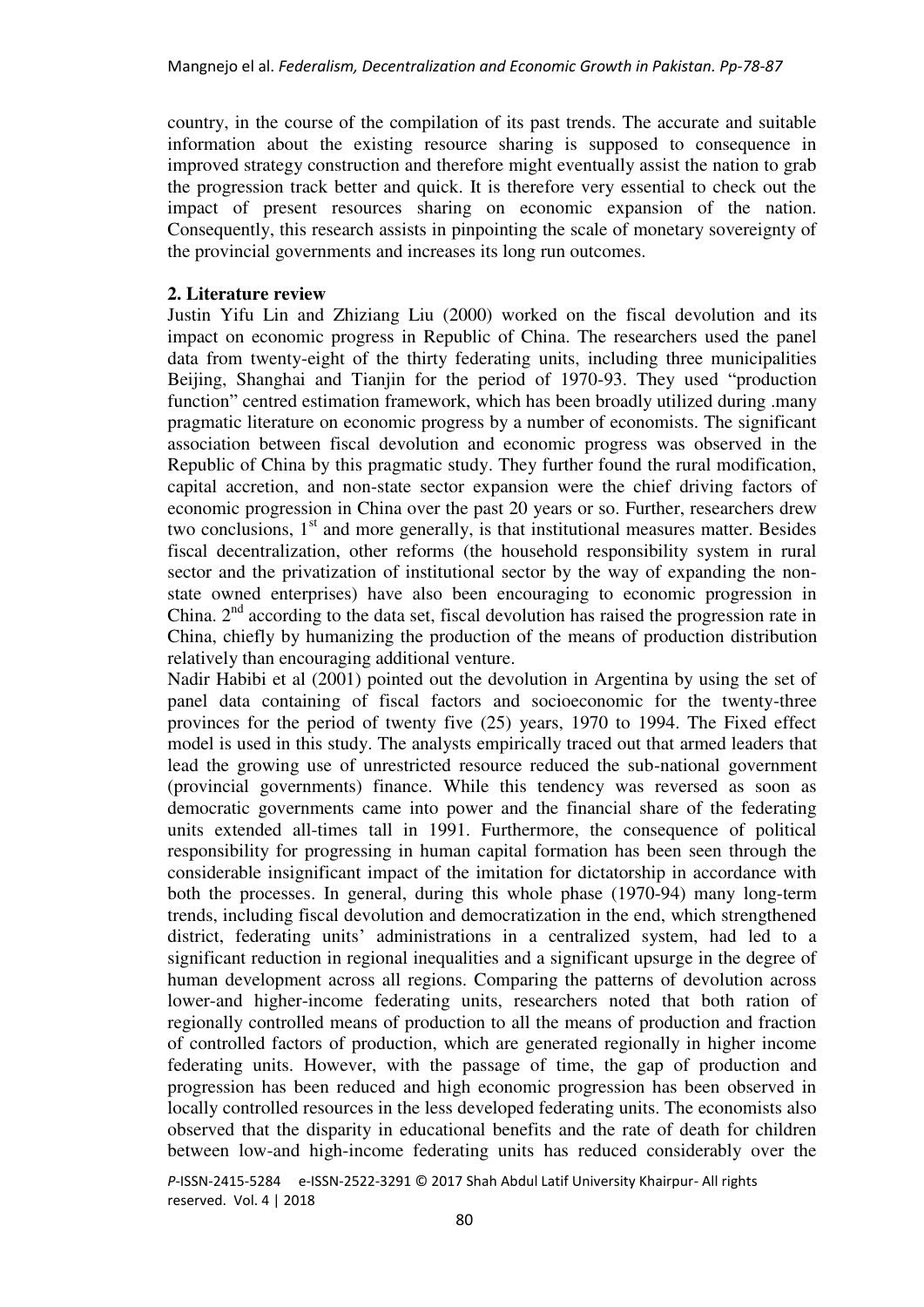period 1970-94. That is partly due to a speedy increase of an individual's health return and education expenditures in low income federating units. Two indicators of human development "newborn death rate and retention of primary to secondary education" for the insight into the relationship between human development and fiscal devolution are used with some other control variables. Further, the findings of this study show that the toddler death rate is positive and inverse relation with the percentage of income, which is generated regionally. Moreover, both the indicators of devolution were observed positive and considerably connected with dependent variable through the regression results of educational output.

Ebel and Serdar Yilmaz1 (2002) empirically studied the measurement and influence of fiscal decentralization in OECD by using cross country GFS (Government Finance Statistics) data of the IMF (International Monetary Fund). It was noted that there was a tremendous deal of political devolution in the 1990s, appealing to the fiscal devolution in the next step was a bit mysterious. This can be explained in huge fraction by the truth that it takes time for systems to change from a long history of centralization to devolution. This can be explained in large part by the fact that it takes time to change a long history of centralized devolution. However, the prerequisites for political devolution in several nations, and promises of the current contract are good or ill, to build real government reform.

Atsushi Iimi (2004) empirically investigated devolution and economic progression in 51 countries by using ordinary least square OLS and instrument variable (IV) technique the cross-country data for the period of from 1995 to 2001 in twenty-two very high income, twelve well upper middle, ten lower middle and seven well lowincome nations. In this research the Endogenous Progression Modle of Davoodi and Zou has been in order to check empirically the outcomes of fiscal devolution on economic progress. The coefficient of fiscal devolution is positive and statistically imperative suggesting that the shift of fiscal tasks to the provincial authorities favourable to economic enhancement.

Naeem Ur Rehman Khattak (2010) empirically investigated the fiscal devolution in Pakistan by using the time series annual figures for the required duration from 1980 to 2007. Since the primary purpose of this study was to have an acquaintance with fiscal devolution and its effects on economic wellbeing of the economy for long period of time, therefore it remained focused on fiscal resources distribution mechanism of Pakistan and for this purpose all the major thoughts and structures working in country were brought under the debate at the beginning of this study. As the issue of resources distribution among centre and provinces is very intricate so this work pointed out multiple issues in fiscal resources distribution process of the country. Criticizing the national finance commission's adaptation of a single criterion that is population for distributing resources among federating units this study has strongly recommended that other noteworthy factors including, "1, inverse population density", "2, revenue generation", "3, backwardness", "4, poverty" and "5,infrastructure" must be considered so that economic discrepancies in resource distribution among provinces may be minimized.

Muhammad Zahir Faridi (2011) focused upon the effect of fiscal devolution on economic expansion in the country Islamic Republic of Pakistan through utilizing the time series yearly data for duration 1972 to 2009. This scholar has used the autoregressive model for ordinary least square estimation. The government's revenue capacity, expenditures and fiscal devolution factors, i.e. tax power have been encouraging and major effect on economic progression says the research. The study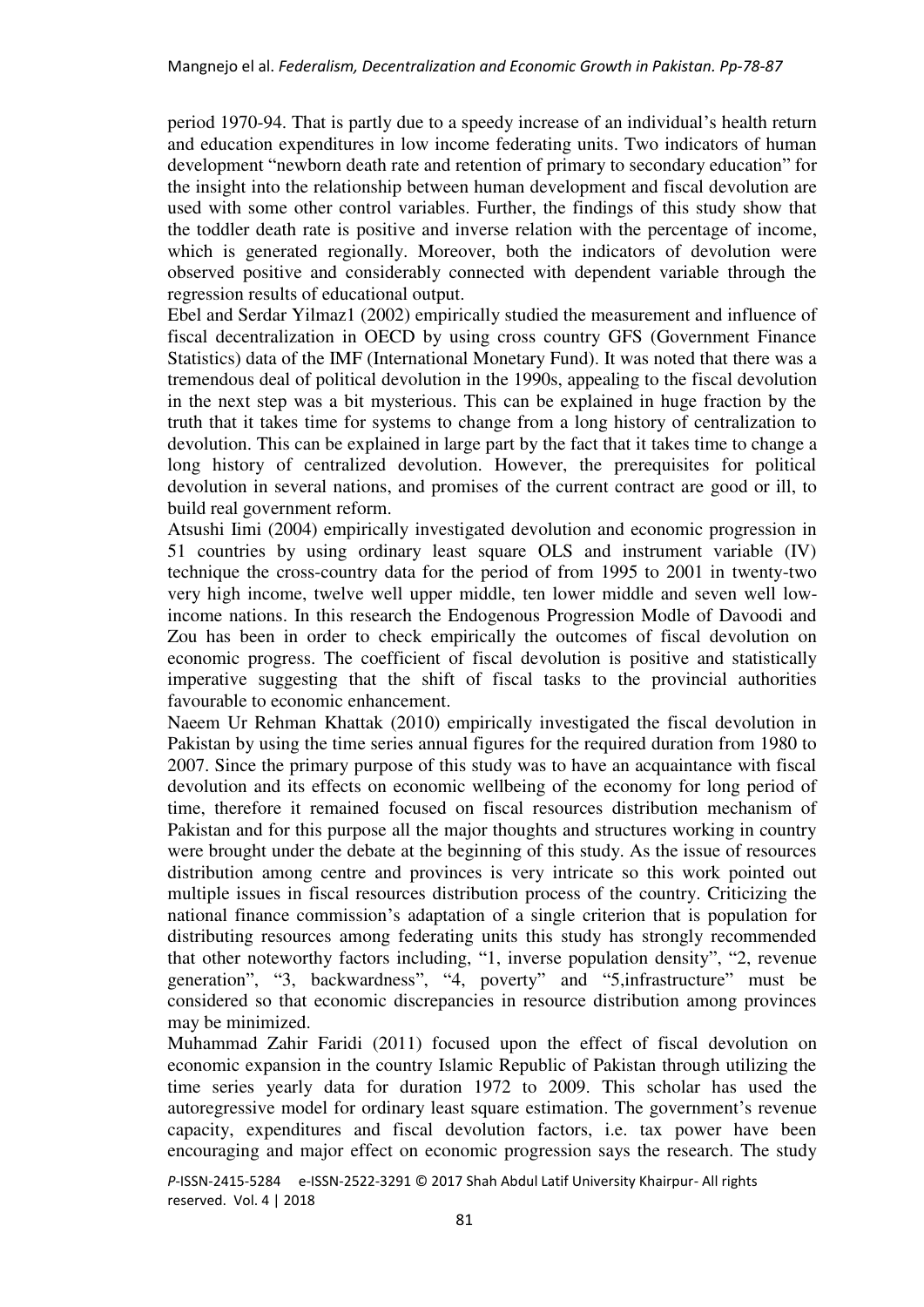found the complicated and hard circumstances regarding the resources utilization among the central government and sub-national governments in Pakistan. This research favours more power and sovereignty of local and provincial governments in fiscal matters. Fiscal authority will create additional revenue, boost self-reliance and as well build federation units more answerable. Fiscal devolution would not only minimize the dependency of the federating units on centre and would speed up the process of development at grass root levels, but it would also help in increasing the focus of central government on major national issues resulting in boosting the pace of economic development. This would solve the much pestering problem of economic loss due to scarcity of capacity building and unwanted involvement of centre in provincial matters.

### **3. Research Methodology**

This study has used the economic growth of the nation as a dependent variable. The per capita real gross domestic product variable has been reset at the market price 2005. For showing the real performance of economic expansion over a period, the abovedefined variable has been uttered in real term grass domestic product deflator based on 2005 year. The income or earning of sub national governments has been captured by utilizing couple of variables. The proportion of federation units' tax income to the Central Government's tax revenue is the initial variable that will show the actual taxation supremacy of federating units and fiscal independence of the sub-national governments. In the same way, central transfers to the provinces have been used for reflecting fiscal devolution. The variable has been taken as the percentage of Gross Domestic Product to be acquainted with the incremental augment and real behaviour of the federal transfer to the provinces. Consequently, these both procedures of fiscal devolution could symbolize the enhancement in development or worsening of the devolution degree. The investment has been captured through the "gross fixed capital formation" and the extent for liberalization of trade has been utilized in the regression. This factor or determiner has been explained through summing up exports and imports. Then it has been divided by gross domestic product at market price. The last two variables that are included in the model are literacy rate and unemployment rate. Moreover, these variables are explained by the human development index.

### **4. Analysis and Results**

For this study, the theoretical model of Davoodi and Zou (1998) has been used. This is well clear and healthy developed model encircling the pressure of resources decentralization over economic progress and expansion. This renowned model has been used by various scientific researches all over the world. The endogenous growth model of Barro's 1990 endogenous progression mode had been extended by them that explain the production function has couple of inputs like (1) public spending, (2) capital. By looking at the economic and fiscal affairs of country, it has been acknowledged that over the period, the couple of tires of the authorities like perform public expenditures, (1) federal and (2) provincial. These variables are part of this experimental study (1) Log Per capital Gross Domestic Product (LPCGDP), (2) Sub National Government Revenues (SNGR), 3, Federal Transfer to the Provinces (FTTPROV), 4, Trade Openness (TRDOPEN), Tax to Gross Domestic Product (TTGDP), Gross Fixed Capital Formation (GFCF), Literacy Rate (LITR) and Unemployment Rate (UNEMP). For checking out the influence of fiscal decentralization on economic growth LPCGDP has been taken as dependent variable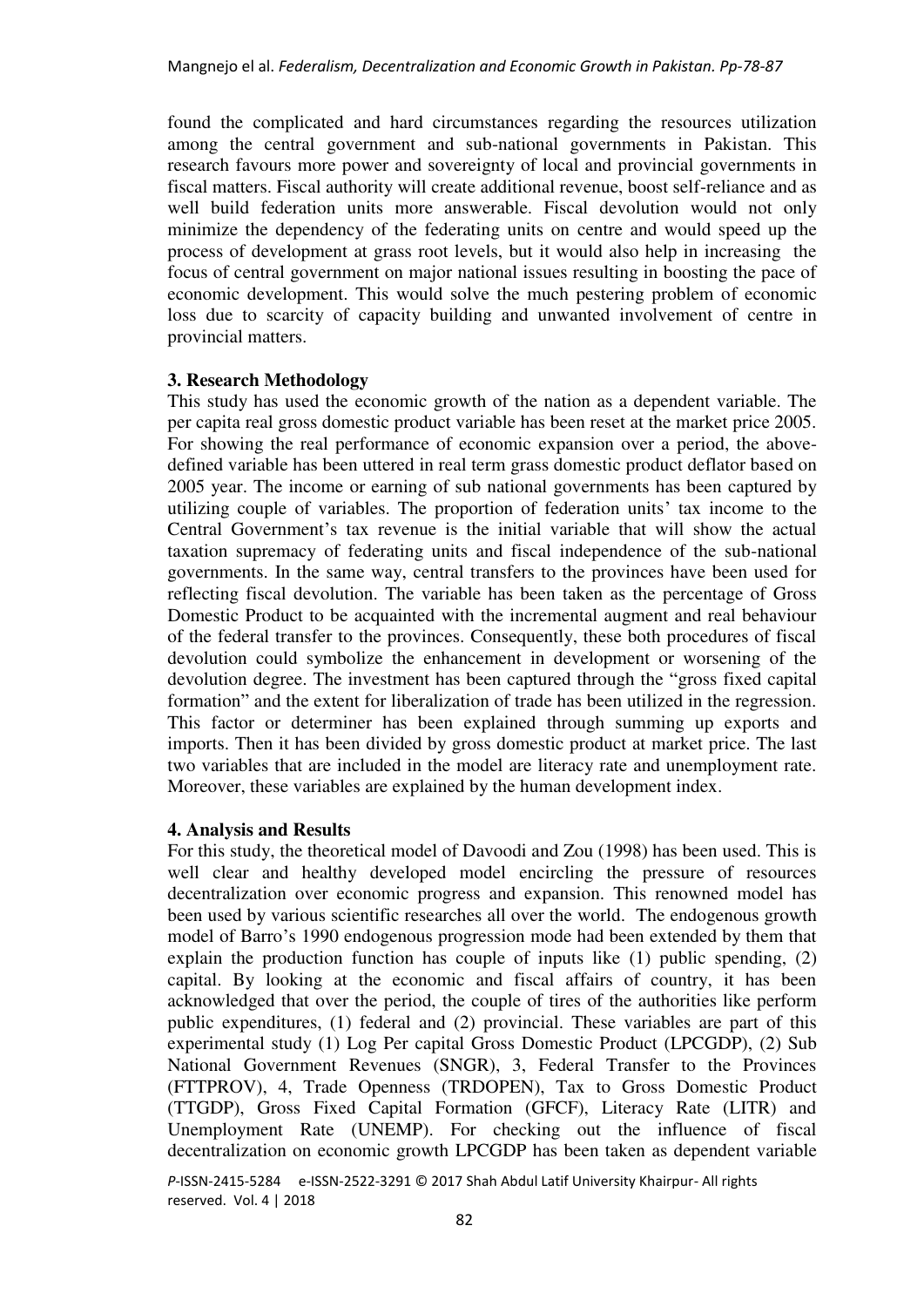and all other variables as independent variables in this research. Secondary data has been taken from the reliable source the various issues of Economic Survey of Pakistan. The following equation has been developed and used.

LPCGDP =  $\beta$ 0 +  $\beta$ 1 SNGR +  $\beta$ 2 FTTPROV +  $\beta$ 3 TRDOPEN +  $\beta$ 3 TTGDP +  $\beta$ 4  $GFCF + \beta 5 LITR + \beta 6 UNEMP + \mu i$ 

Here, LPCGDP "Log Per capita Real Gross Domestic Product", SNGR "Sub National Government Revenues", FTTPROV "Federal Tax transfer to Provinces", TRDOPEN "Trade Openness", TTGDP "Tax to Gross Domestic Product", GFCF "Gross Fixed Capital Formation", LITR "Literacy Rate", UNEMP "Unemployment Rate", µi "Error term" and β "Coefficient"

In Econometric analysis, we have tested the fitness of our model for that the term R square has been used, if R square value lies near to 01 (one) it shows more fitness of the model, but if it is near to 0 (zero) shows weak relationship between the variables of the model. While for checking out the significance, the F-Statistic Test and t Statistic Test have been used.

| <b>Regression Results</b>      |               |                         |               |  |  |  |
|--------------------------------|---------------|-------------------------|---------------|--|--|--|
| "Variables"                    | "Coefficient" | "Std. Error"            | "t-Statistic" |  |  |  |
| C                              | 4.4932        | 0.6657                  | 6.7494        |  |  |  |
| OG GFCF                        | 0.1109        | 0.0727                  | 1.5248        |  |  |  |
| <b>FTTPROV</b>                 | 0.0721        | 0.0091                  | 7.9053        |  |  |  |
| <b>LITR</b>                    | 0.0744        | 0.0080                  | 9.2124        |  |  |  |
| <b>SNGR</b>                    | 0.0520        | 0.3931                  | 0.1323        |  |  |  |
| $N_{\text{R-squared}}$         | 0.9979        | "Mean dependent var"    | 9.7510        |  |  |  |
| <i>P</i> Adjusted R-squared    | 0.9974        | "S.D. dependent var"    | 1.0736        |  |  |  |
| $\mathbf{K}$ S.E of regression | 0.0543        | "Akaike info criterion" | $-2.7793$     |  |  |  |
| Sum of squared resid           | 0.0736        | "Schwarz criterion"     | $-2.4165$     |  |  |  |
| Log likelihood                 | 53.8594       | "Hannan-Quinn criter."  | $-2.6572$     |  |  |  |
| F-statistic                    | 1780.048      | "Durban-Watson stat"    | 1.4066        |  |  |  |
| Prob (F-statistic)<br>'n       | 0.000         |                         |               |  |  |  |

#### **Table No 01 Regression Results**

### *Results*

It can be noticed that the value of R-square is 0.997 near to 01 which shows a strong relationship among the variables and this value tells that 99.7% of the dependent variable is expressed by independent variables, which shows less, very much less amount of the error term. Further, we have tasted Multicollinearity for higher value of  $R<sup>2</sup>$  and found no Multicollinearity.

# **Equation:**

LOG LPCGDP =  $4.493238$  C + 0.110970 LOG GFCF + 0.072149 FTTPROV + 0.074434 LITR + 0.052022 SNGR - 3.397956 TRDOPEN + 3.111846 TTGDP - 0.010736 UNEMP.

*P*-ISSN-2415-5284 e-ISSN-2522-3291 © 2017 Shah Abdul Latif University Khairpur- All rights reserved. Vol. 4 | 2018 The above equation shows that unemployment and trade openness affect negatively on real GDP and while other all variables affect positively. Figures show that one percent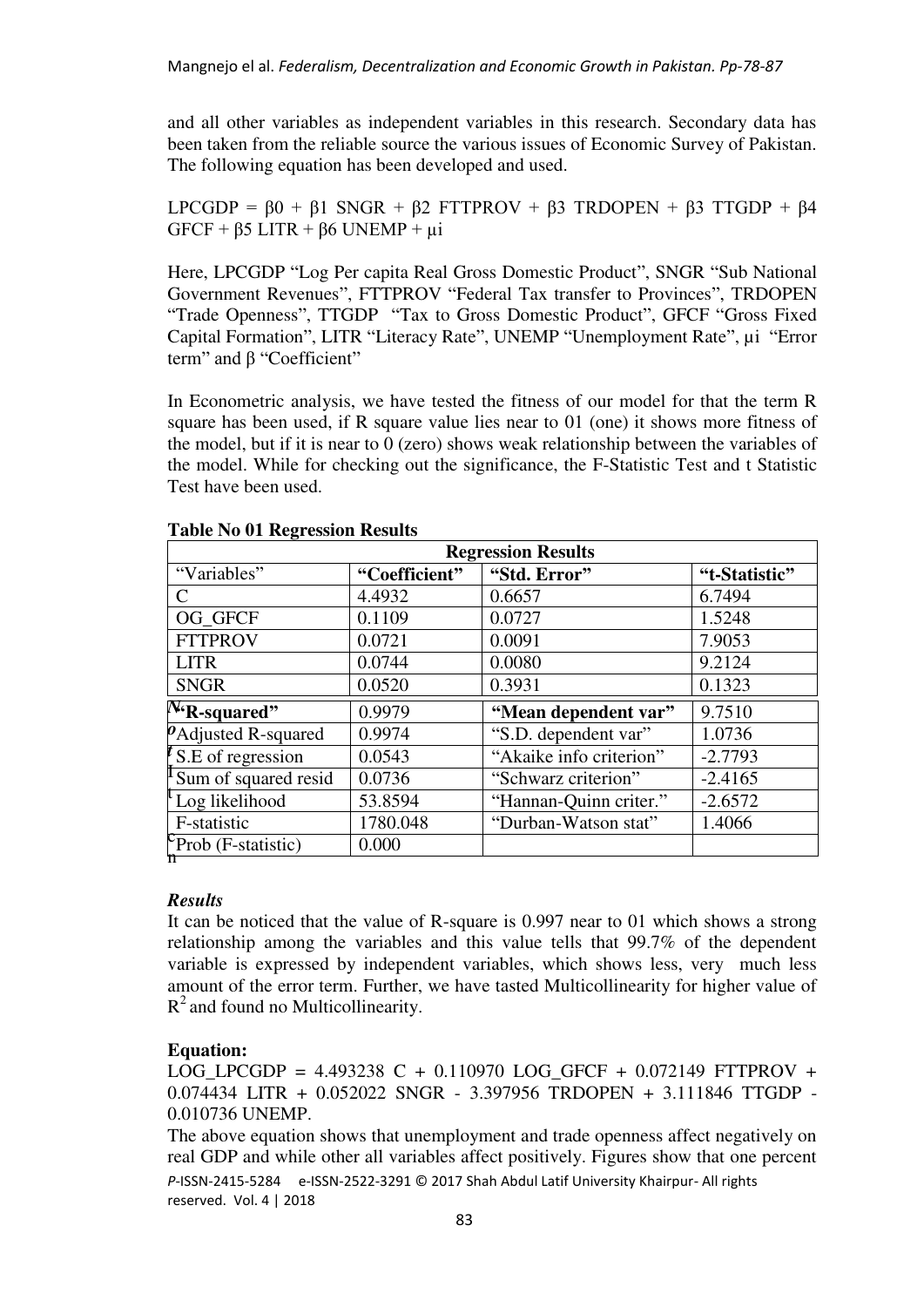change in gross fixed capital formation affects 11.9% positively on real GDP, 1% change in Federal Tax transfer to the Provinces affects 7.2% positively on real GDP, 1% change in literacy rate affects 7.4% positively on real GDP, 1% change in Sub National Government Revenue affects 5.2% positively on real GDP, 1% change in trade openness affects 33.9 % negatively on real GDP, 1% change in Tax to GDP affects 31.1% positively on real GDP and 1% change in unemployment rate affects 1% negatively on real GDP in country. For the probability, the p-values have been compared with standard values 0.05, so if the p-value lies blow 0.05 the null hypothesis would be rejected and if p-value is above 0.05 the null hypothesis would be accepted.

## **Unit Root Test (ADF)**

In this study researchers have tested stationary with the support of (ADF) Augmented Dec fuller test. In this process for stationary unit root is analysed at various levels

1. Without Constant and Trend. 2. With Constant. 3. With Constant and Trend

**Decision Rules:** If t cal> ADF critical value, null hypothesis cannot be rejected, i.e., means unit root exists. If t cal< ADF critical value, null hypothesis **w**ill be rejected, i.e., means unit root does not exist.

| $\alpha$ and $\alpha$ intercept, $\alpha$ in Eq. 1. The state that $\alpha$ is a set of $\alpha$ |              |             |  |  |  |
|--------------------------------------------------------------------------------------------------|--------------|-------------|--|--|--|
|                                                                                                  | t-Statistic  | prob. $*$   |  |  |  |
| Augmented Dickey-Fuller test statistic                                                           | $-4.9148$    | 0.0004      |  |  |  |
| Test critical values:                                                                            | 1% Level     | $-3.661661$ |  |  |  |
|                                                                                                  | $5\%$ level  | $-2.960411$ |  |  |  |
|                                                                                                  | $10\%$ level | $-2.619160$ |  |  |  |

## Without intercent, At Lag 1 Table No 02 ADF Test

| <b>Variable</b>                       | <b>Coefficient</b> | <b>Std. Error</b>     | t-Statistic | Prob.       |
|---------------------------------------|--------------------|-----------------------|-------------|-------------|
| $AD(LOG_PCGDP(-1))$                   | $-0.909890$        | 0.185129              | -4.914894   | 0.0000      |
| sC                                    | 0.102350           | 0.022690              | 4.510791    | 0.0001      |
| R-squared                             | 0.454438           | Mean dependent var    |             | 0.002106    |
| t Adjusted R-squared                  | 0.435625           | S.D. dependent var    |             | 0.058895    |
| $\ln S.E.$ of regression              | 0.044245           | Akaike info criterion |             | $-3.335826$ |
| e Sum squared resid                   | 0.056770           | Schwarz criterion     |             | $-3.243311$ |
| Log likelihood                        | 53.70531           | Hannan-Quinn vriter.  |             | -3.305669   |
| $\overline{c_{\text{F-statistic}}}$   | 24.15619           | Durbin-Watson stat    |             | 1.961585    |
| $P_{\text{Prob}}(F\text{-statistic})$ | 0.000032           |                       |             |             |

#### **Method: Least Squares**

Computed ADF test-statistics (-4.91) is less than the critical values -3.66, -2.96, -2.61 at 1%, 5% and 10% significant level, respectively), we can conclude to reject Ho. That means LPCGDP has no unit root problem and the LPCGDP is a stationary series.

### **5. Conclusions and Recommendations**

*P*-ISSN-2415-5284 e-ISSN-2522-3291 © 2017 Shah Abdul Latif University Khairpur- All rights reserved. Vol. 4 | 2018 This study mainly concentrated the fiscal resource distribution mechanism of Pakistan and its impact on economic growth. The issue of resource distribution between federal and provinces and among the provinces never proved to be simple and is always considered a much complex. The resources are distributed among the provinces based on population except seventh NFC, but again the lion weightage 82% has been given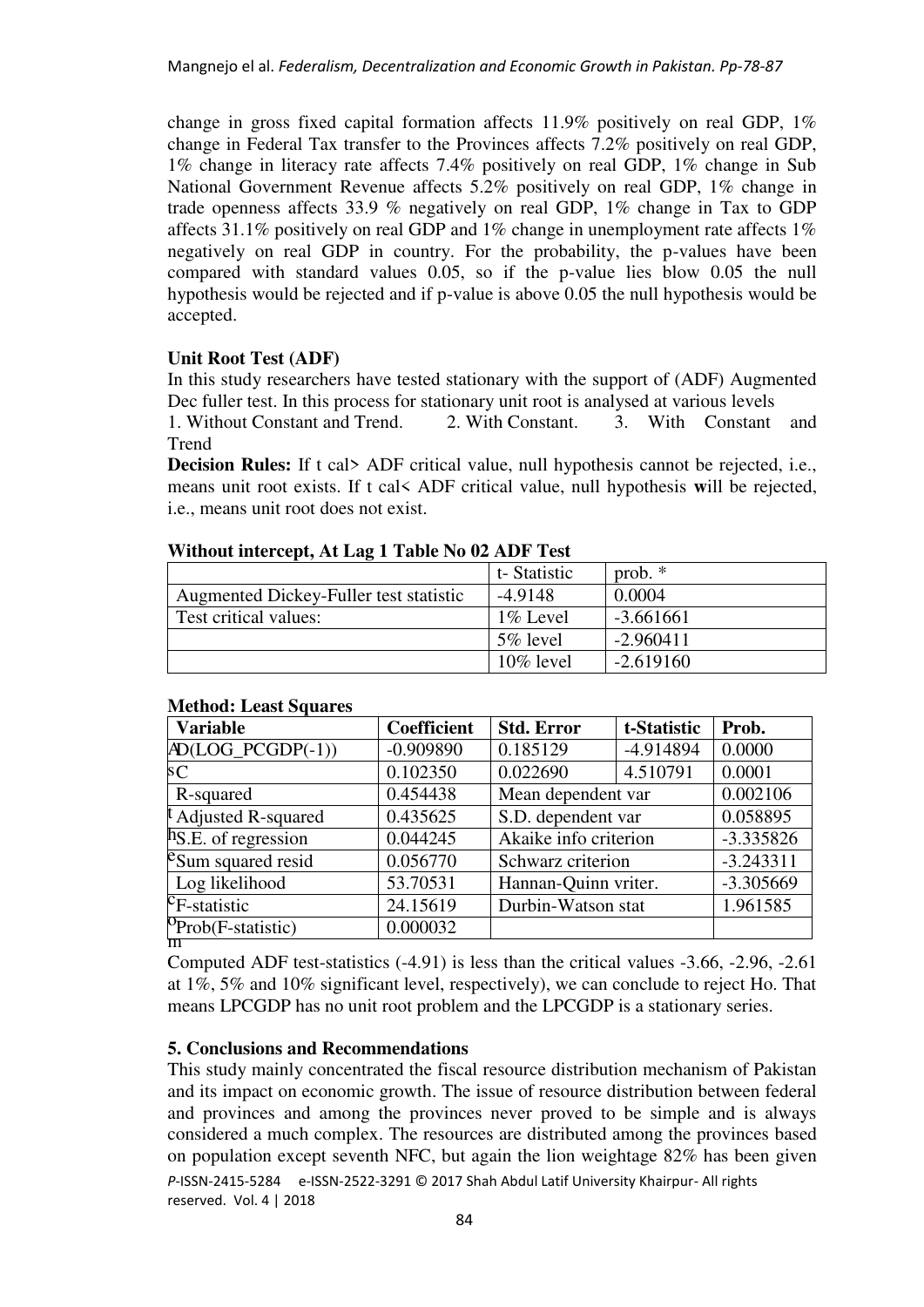to population and minor weightage to other factors. The core variables of this research that explain the fiscal decentralization and its impact on economic progression are Federal transfers to the provinces and Sub National (provincial) Governments' revenue. The results of both variables are positive. The coefficient of FTTPROV is 0.072 means 7.2% and the coefficient of SNGR is 0.0520 means 5.2%. The other variables GFCF, LITR, TTGDP and their coefficient have 0.110, 0.074 and 3.111 respectively. In the light of the results of different variables, it can be suggested that if more financial resources are transferred to the provinces and they are authorized to generate more revenue that will enhance the Economic progression in Pakistan. The financial position of government becomes very strong to take new projects, invest in education, health, security, communication and other main sectors of the economy. High literacy rate is assured of a high productivity level of human capital and other factors of production. Better position of security and communication attracts to the foreign and local investors to invest in the various sectors of the economy where high returns are expected. This all have a positive impact on economic and social position of the masses in the country. The variable that has high impact on GDP is tax so if the tax collection ratio to GDP is increased that will help to boost the Economic development. Unfortunately, Pakistan is a country that collects fewer taxes due to some reasons. All the people either rich or poor are equally responsible to pay their taxes if not than authority must exercise its power. Less tax collection creates imbalance between governments' expenditures and income. Than government starts borrowing from local and international financial institutions with high interest rate and other conditions. Further, some variables affect negatively, i.e. trade openness and unemployment. It is an open secret that most developing countries face trade deficit and unfavourable balance of payments because they are quite backward in technology. While developed countries are enjoying the advantage of modern technology to produce cheap and high quality products, which attract to all the consumers of the world and in resulting developing countries face trade deficit and unfavourable balance of payments and advanced countries enjoy trade surplus and favourable balance of payment positions. With the passage of time the issue of trade deficit can be resolved when economy grows and use modern technology.

# **References**

Afia BoadiwaaYamoah (2007). *The effects of fiscal devolution on economic progression in United States Counties.* The Ohio State University, ISBN 05429966131.

Ahmed, S. and Mortaza, M. G. (2005), Inflation and Economic progression in Bangladesh 1981-2005. *Working Paper series: WP 0604, Policy Analysis unit (PAU), Research Department, Bangladesh.*

Akai, N. and M. Sakata. (2002). Fiscal Devolution Contributes to Economic Progression: Evidence from State-Level Cross-Section Data for the United States. *Journal of Urban Economic*, 52, 93-108.

Atushi Limi (2004). Devolution and economic progression. *Journal of Urban Economics* 57, pp-449-461.

Bird, R. M and Wallich, C. I. (1993) Fiscal Devolution and Intergovernmental Relations in Transition Economies: Towards a Systematic Framework of Analysis. *Policy Research Working Paper WPS 1122*, World Bank, Washington, D.C.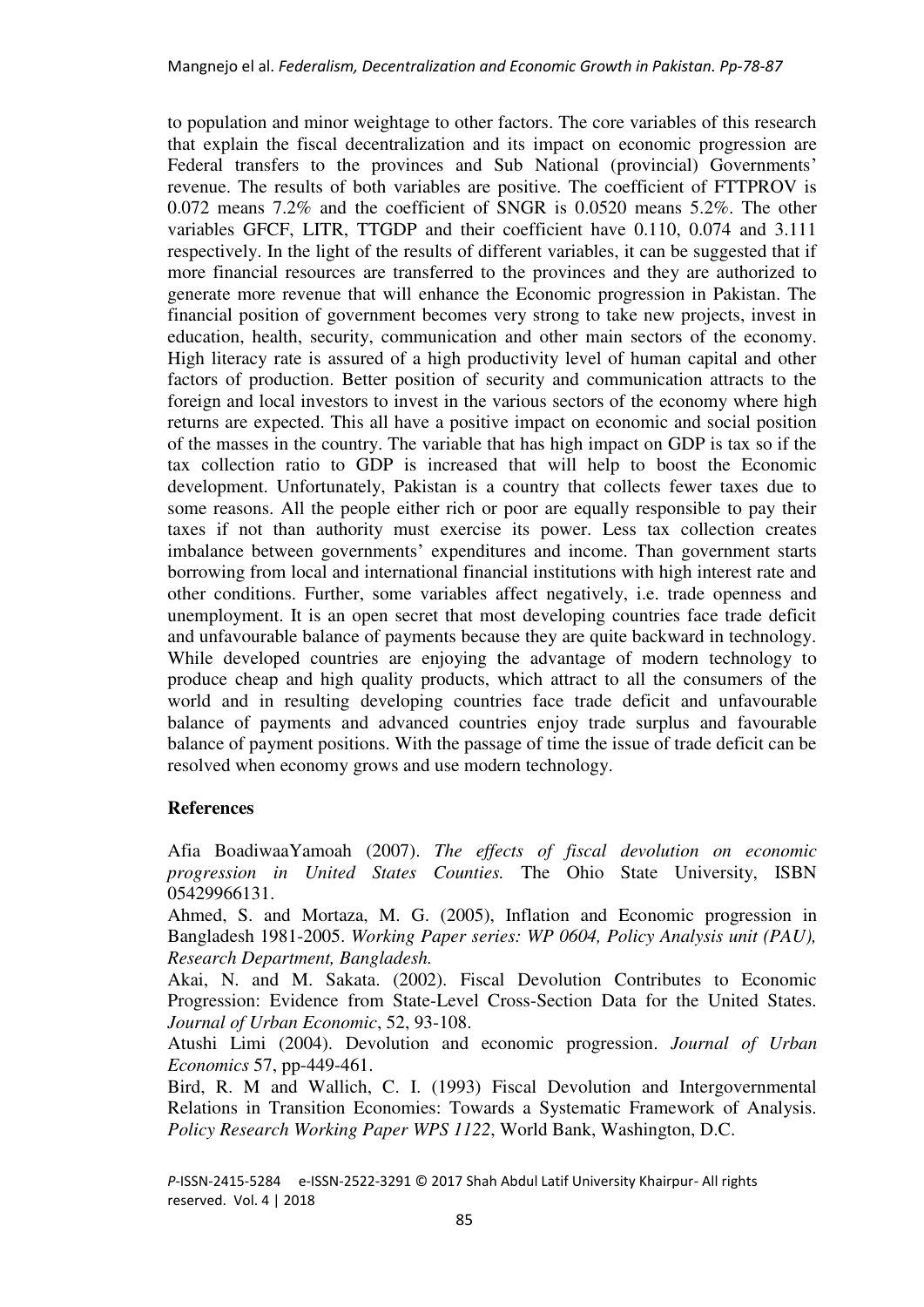Bird, R. M. (2000). Intergovernmental Fiscal Relation: Universal Principles, Local Applications: International Studies Programme. *Working Paper 00–2,* Andrew Young School of Policy Studies, Georgia State University.

Bird, R. M. and Franocois, V. (1998). *Fiscal devolution in Developing countries. Cambridge.* New York: Cambridge University Press.

Bird, R. M., Ebel, R. D. and Wallich, C. I. (1995). *Devolution of the Socialist State.* Washington D.C: World Bank.

Brennan, G. and Buchanan, J. (1980). *The Power to Tax: Analytical Foundations of a Fiscal Constitution.* Cambridge: Cambridge University Press.

Burdekin, R. C. K., Denzau, T., Keil, M. W., Sillhiyot, T., and Willett, T. (2004) When does inflation hurt economic progression? Different nonlinearities for different economies. *Journal of Macroeconomics*, 26 (3), 519 – 532..

Braun J V and Grotee Ulrike (2000). *The effect of devolution on poverty reduction.* Center for Development Research (ZEF-Bonn) University of Boon, Germany.

Davoodi, H. and Zou, H. (1998). Fiscal Devolution and Economic Progression: A Cross- country Study . *Journal of Urban Economics*, 43, 244 – 257.

De Gregorio, J. (1996). Inflation, Progression and Central Banks: Theory and Evidence. *Policy Research working paper 1575,* The World Bank.

Ebel, R. D. and Yilmaz, S. (2002). On the Measurement and Impact of Fiscal Devolution. World Bank Study 2809, *Policy Research Working Paper*.

Ebel, R. D. and Yilmaz, S. (2004). *On the Measurement and Impact of Fiscal Devolution.* Washington DC: Urban Institute.

Faridi M Zahir (2011). The effects of fiscal devolution on economic progression in Pakistan. Pakistan Journal of Social Sciences. (PJSS) Vol. 31, No. 1, PP 1-13.

Fedder, G. (1983). On exports and economic progression. *Journal of developing economies,* 12, 59- 73.

Feltenstein, A. and Iwata, S. (2005). Devolution and Macroeconomic Performance in China: Regional Autonomy has its Costs. *Journal of Development Economics*, 76,481- 501.

Frenkel, M. and Gil M. (1998). *Inflation and Endogenous Technological progression.* Department of Economics, WHU Koblenz, Otto Beisheim Graduate School of Management, Burgplatz 2, 56179

Gemmell, N., Kneller, R. and Sanz, I. (2009). *Fiscal Devolution and Economic Progression in OECD countries.* Matching spending with Revenue Devolution. P.T.N. 06/09.

Government of Pakistan (2005). *Pakistan Statistical Year Book.* Federal Bureau of Statistics, Statistics Division, Islamabad.

Government of Pakistan (Various Issues). Pakistan Economic Survey. Federal Bureau of Statistics, Islamabad.

Habibi Nadir (2001). *The devolution effects on socioeconomic and fiscal indicators in Argentina.* Economic Progression Center Yale University.

Hair, J.R., Anderson, R.E., Tatham, R. L. and Black, W.C. (1995). *Multivariate Data Analysis with Readings.* Englewood: Prentice Hall.

Hammond George W., and Mehmet, S. Tosun (2009). *The Impact of Local Devolution on Economic Progression: Evidence from U.S countries.* Discussion Paper No.4574 Germany.

Hiroko Uchimura and Johannes Jutting (2007). The impact of fiscal devolution on health in China. Institute of Development Economics Discussion paper No- 111.